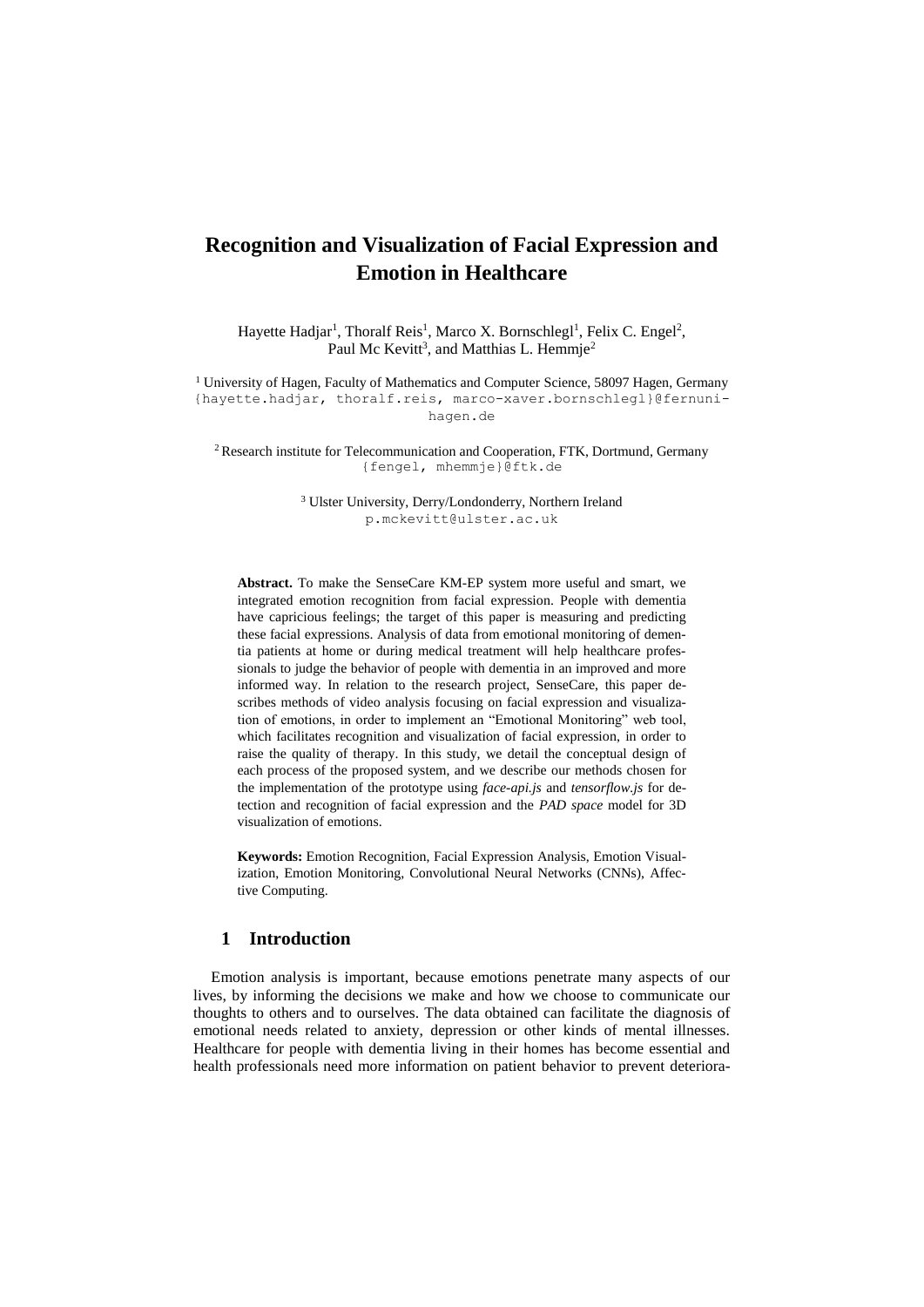tion of their health. It is very important to intervene and predict this deterioration before it happens, avoiding the worst outcomes. In this context, the work reported here monitors the emotional state of the patient at home by recording videos, and analyzing video frames for facial recognition content and providing temporal trends and visualizations. The therapist or healthcare professional can intervene in the case of anxiety or depression for a dementia patient evident in the results before their mental state deteriorates further. Hence, primary care professionals will have an improved overview of the emotional wellbeing of patients through SenseCare [1]. SenseCare integrates data streams from multiple sensors and fuses data from these streams to provide a global assessment that includes objective levels of emotional insight, wellbeing, and cognitive state. There is potential to integrate this holistic assessment data into multiple applications across connected healthcare and various other inter-related and independent domains. SenseCare is thematically aligned with the current EU Horizon 2020 themes of "Internet of Things", "Connected Health", "Robotics" (including emotional robotics) and the "Human Brain Project". SenseCare has identified three application scenarios: (i) Assisted Living Scenario, (ii) Emotional Monitoring Scenario, (iii) Shared care giving Scenario. This work is focused on the second application scenario, *Emotional Monitoring* which deals with the emotional monitoring of people with dementia during medical treatment. Healthcare professionals will be better informed about the behavior of patient, by using SenseCare in order to raise the quality of therapy. Processing of voluminous data streams from video recordings, on the basis of the recently introduced Information Visualization for Big Data (IVIS4BigData) model [2] elaborates data stream types addressed by our visualization approach.

The visualization of emotions can be applied to Psychiatry and Neurology and relates to the diagnosis of people suffering from mental health problems such as e.g., dementia and depression. Human emotions are hypothetical constructs based on physiological and psychological data. The aim of the work reported here proposes to find solutions for the following points:

- The representation of emotions.
- The detection and recognition of emotion.
- The visualization of people's emotional states from video recordings, real-time and offline video analysis processing, and how users will comprehend the results.
- The visualization and exploration of emotion dynamically over time.

The remainder of this paper is organized as follows. Section 1 presents the state of the art of Convolutional Neural Networks (CNNs), facial Expression Emotion detection from video recordings, and visualization of dynamic emotion (over time). In Section 2 we detail conceptual designs of modeling of solutions for recognition and visualization of emotion. Section 3 describes our chosen methods for implementation of the prototype for recognition and visualization of facial expression and emotion, and finally we conclude in section 4 also discussing future work.

# **2 State of the Art**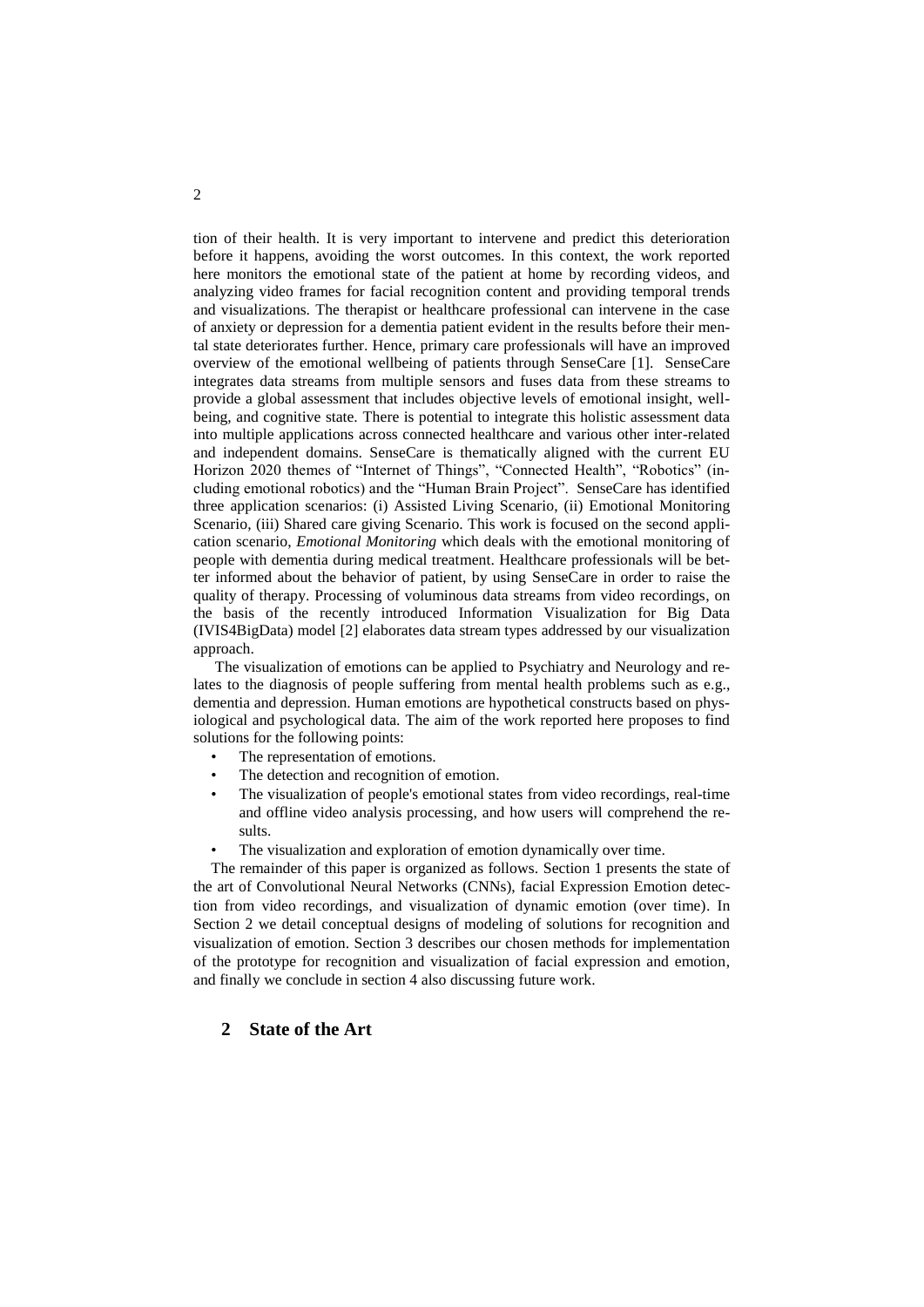## **3 Methodology**

Here we discuss methodology for operation of the SenseCare recognition and visualization of facial expression and emotion.

#### **3.1 Video recognition process**

 Classifying video presents unique challenges for machine learning models. Video has the added property of temporal features in addition to the spatial features present in 2D images. An overview of the video recognition process using CNNs is shown in Fig. 4:



**Fig. 4** Global Overview of Video Recognition Process using CNNs

As shown in Fig. 4, the video frames are split into individual frames and on each frame, face detection is executed. Each individual frame is fed back into the system for face feature detection. For *feature extraction*, in the first learning stage *video input* is pre-trained with CNN models such as C3D, AlexNet, ResNet, VGGNet or ZFnet. In the second learning stage on *training linear classifiers*:

Following feature extraction, there is a binary classification task for each frame employing:

- Long short-term memory (LSTM) is a particular type of Recurrent Neural Network (RNN) which performs better than the standard version [15]. The goal of LSTMs is to capture long-distance dependencies in a sequence, such as the context words.

A Softmax classifier or a Support Vector Machine (SVM) classifier [20] employed to capture the emotion-specific information. The fusion of CNN and SVM classifiers provides better results compared to individual classifier performance.

Linear discriminant analysis (LDA): a method employed recognition machine learning for face image to separate two or more classes of objects or events, for dimensionality reduction before later classification.

*Emotion prediction*: at the conclusion of processing, linear classifiers automatically predict emotional states by referring to training sets for *anger, disgust, fear, happi-*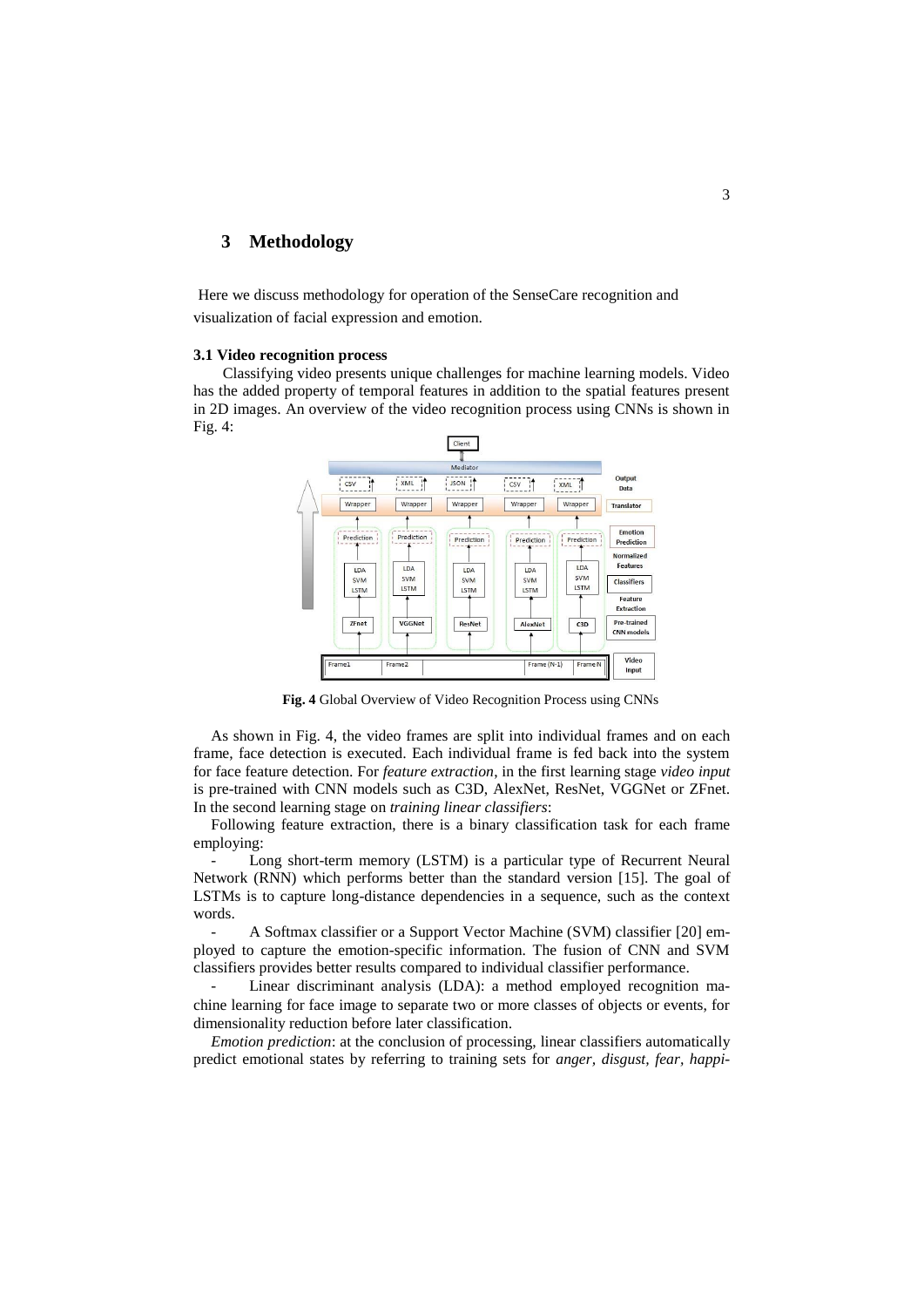*ness, sadness*, and *surprise*. Results are stored in data files in .CSV or .XML format, and a mediator provides output to the client.

#### **3.2 Emotion Visualization Process**

An overview of the emotion visualization process is detailed in Fig. 5.



**Fig. 5** Overview of Emotion visualization Process

The SenseCare user interface sends requests to the computer vision pipeline application. Results from video recognition are stored in data files in XML, CSV, or JSON format. The visualization prototype uses a wrapper to select data, and a web server in the mediator sends responding customized graphs of emotions as output results to the SenseCare user interface.

### **4 Implementation methods**

For the implementation of the *SenseCare Emotional Monitoring* Scenario prototype, each operation requires specific hardware and software to succeed. Fig. 6 illustrates the workflow of real-time and offline facial expression video analysis. Realtime video analysis uses video streamed from the webcam as data input. Offline video analysis uses us input pre-recorded video files. The same processing operations will be completed in both processes using pre-trained CNN models for feature extraction and classifiers for emotion prediction.

Offline video analysis can quickly analyze multiple video files in parallel and provide useful alerts with snapshots to browse a large set of video data. Video Streams can continuously capture video data from the webcam and store terabytes of data per hour from hundreds of thousands of sources.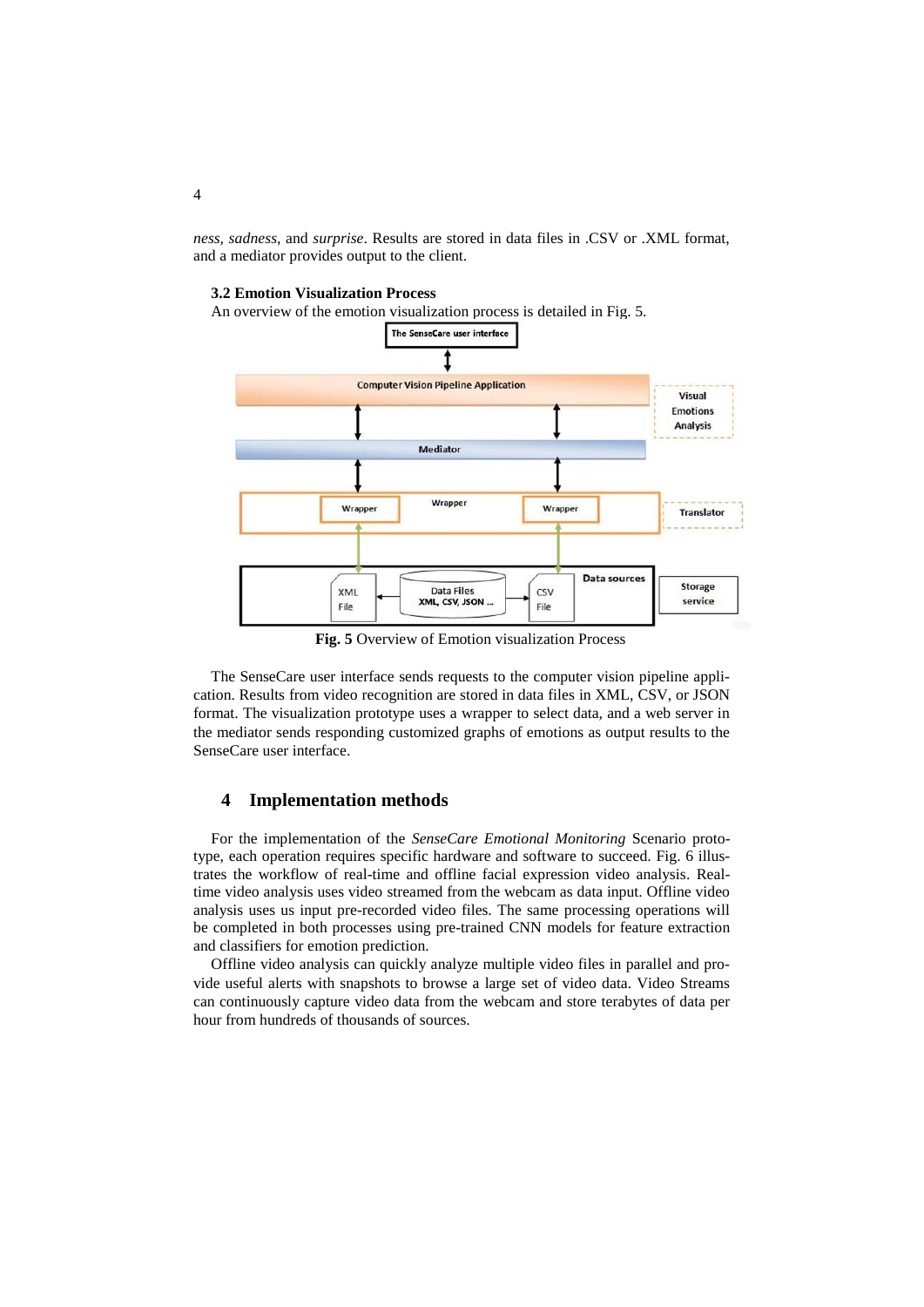

**Fig. 6** The workflow of real-time and offline facial expression video analysis

#### **4.1 Real-time video streaming**

In Fig. 7 the architecture for remote streams video recovery is shown.



**Fig. 7** SenseCare videoconferencing client/server relationship

 The proposed solution employs two video stations (see Fig. 8), one in the client part (e.g., patient at home), and the second in the server part server part (e.g., at hospital). The Video stations consist of input and output ports to transmit video feeds. The external capture card plugs into the server using the appropriate Thunderbolt connection between Camera and Wirecast Live Streaming Software, to receive improved image quality. The RTMP (Real Time Messaging Protocol) address is added (e.g., public IP set) as a source for broadcast in the Wirecast Live Streaming software. The end-user must download and install the Flash browser plugin in order to playback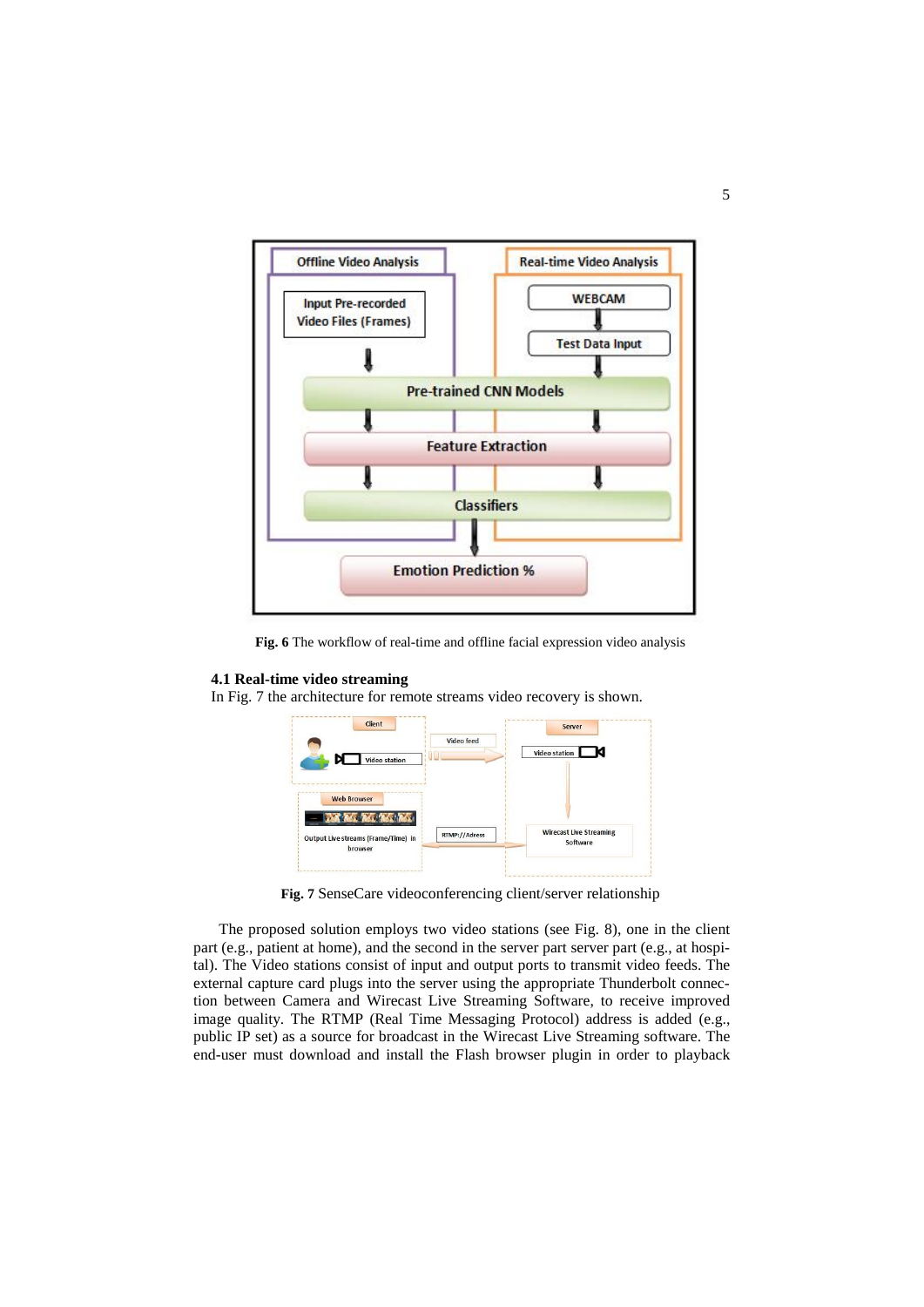audio and video streamed by RTMP in a Web browser. This videoconferencing system architecture is employed in the WebTV of CERIST (Research Centre on Scientific and Technical Information) [21].



**Fig. 8** Remote streaming video station at CERIST [21]

#### **4.2 Real-time video analysis**

The basic software components for real-time analysis of video frames taken from live video streams are as follows:

- Acquire frames from the video source
- Select the frames to be analyzed
- Submit these frames to the API
- Each result of the analysis returned is consumed by the API call

#### **4.3 Detection and recognition of emotion**

Essential steps in Face Recognition processing are summarized as follows:

- 1. *Face Detection*: Locate one or more faces in the image and mark with a bounding box.
- 2. *Face Alignment*: Normalize the face for consistency with the database, such as e.g., geometry and photometrics.
- 3. *Feature Extraction*: Extract features from the face that can be employed in the face recognition task (4.).
- 4. *Face Recognition*: Perform matching of the face against one or more known faces in a prepared database.

Face detection is an essential step in emotion recognition systems. It is the first step in our system to define a region of interest for feature extraction.

We have chosen *Face-api.js* [22] and *Tensorflow.js* [23] for video processing. *Face-api.js* is a JavaScript API for face recognition in the browser with *Tensorflow.js*. *TensorFlow.js* is a library for building and executing machine learning algorithms in JavaScript. *TensorFlow.js models* run in a web browser and in the *Node.js* environment. *TensorFlow.js* has empowered a new set of developers from the extensive JavaScript community to build and deploy machine learning models and enabled new classes of on-device computation [24]. For face recognition, a *ResNet-34* like architecture is applied to calculate a face descriptor, a feature vector with 128 values.

#### **4.3.1 Face Detection, Landmark Detection and Alignment**

 *Face-api.js* solely implements an SSD (Single Shot Multibox Detector) MobileNets v1 based CNN for face detection. MobileNets relies on a streamlined structure that uses detachable deep convolution to create deep and light neural networks.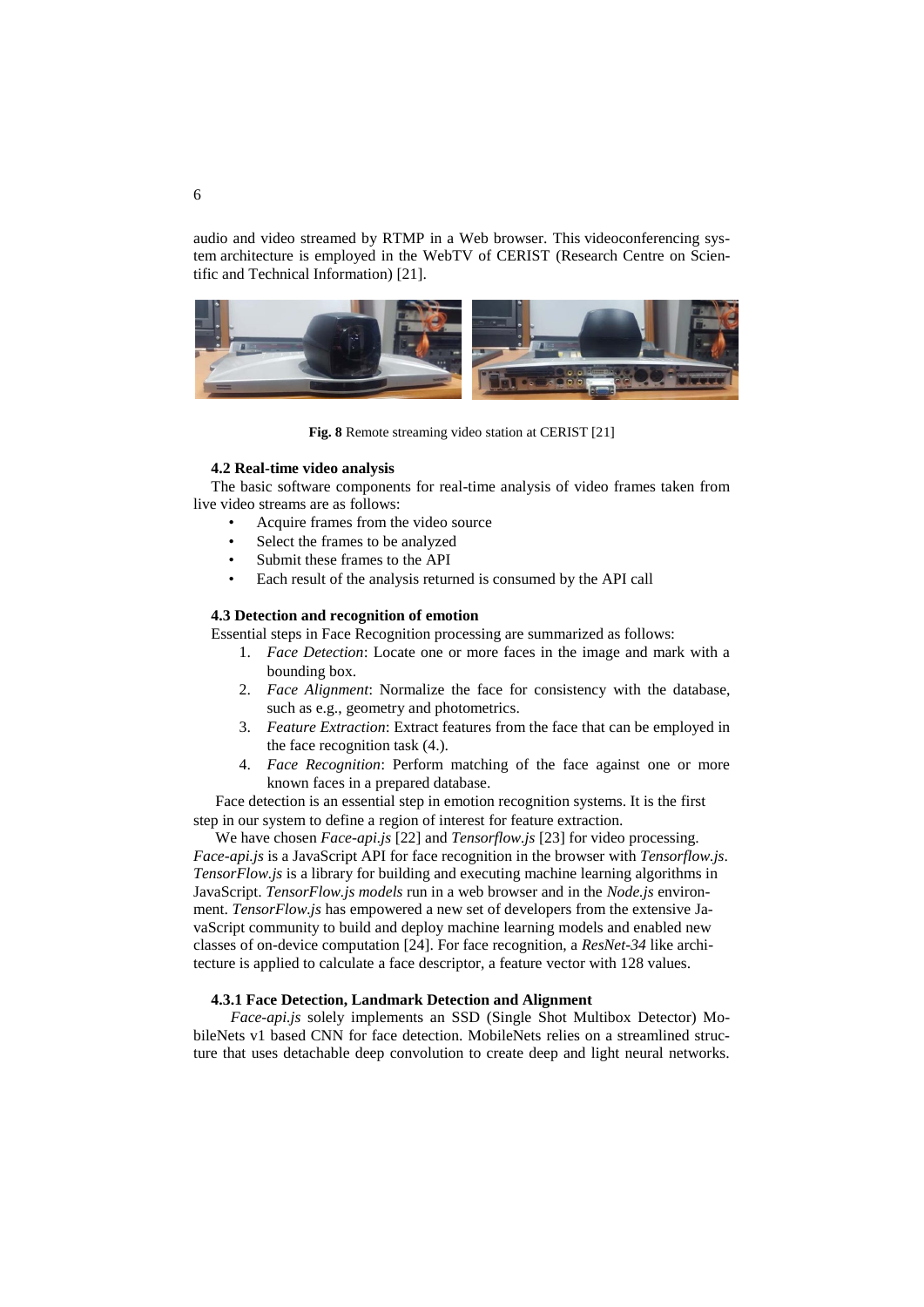This app also implements an optimized *Tiny Face Detector*, basically an even tinier version of *Tiny Yolo v2* [25] utilizing depthwise separable convolutions instead of regular convolutions, and finally also employed MTCNN (Multi-task Cascaded Convolutional Neural Network) [26]. The neural networks return the bounding boxes of each face, with their corresponding scores. The default model *face\_landmark\_68\_model* and the tiny model *face\_landmark\_68\_tiny\_model* return the 68 point face landmarks of a given face image.

#### **4.3.2 Face Expression Recognition**

Face images can be extracted and aligned in the face recognition network, which is based on a *ResNet-34* type structure and basically matches the structure applied in dlib's face recognition model [27]. *Face-api.js* is prepared to evaluate faces detected and allocates a score (from 0 to 1) for each expression, *neutral*, *happy*, *sad*, *angry*, *fearful*, *disgusted*, *surprised*, in real-time with a webcam. The facial expression recognition model performs with reasonable accuracy. The model has a size of roughly 310kb and implements several CNNs. It was trained on a variety of images from open access public data sets as well as images extracted from the web. The API employs a *Euclidean distance* classifier to find best matches in */data/faces.json* [28].

The results are optimized for the web and for mobile devices. We have used videos from CERIST-WebTV for testing the API (see Fig. 9).



**Fig. 9** Demonstration of Face detection, Landmark detection, Face Expression Recognition.

In the case of real-time video, SenseCare selects a frame from the video and analyses the images every 500 ms, so the following step is how to return the results for a particular image in JSON format.

#### **4.3.3 Confusion Matrix**

A confusion matrix is employed in evaluating the correctness of a classification model. In classification problems, 'accuracy' refers to the number of correct predictions made by the predictive model over the rest of the predictions. The four public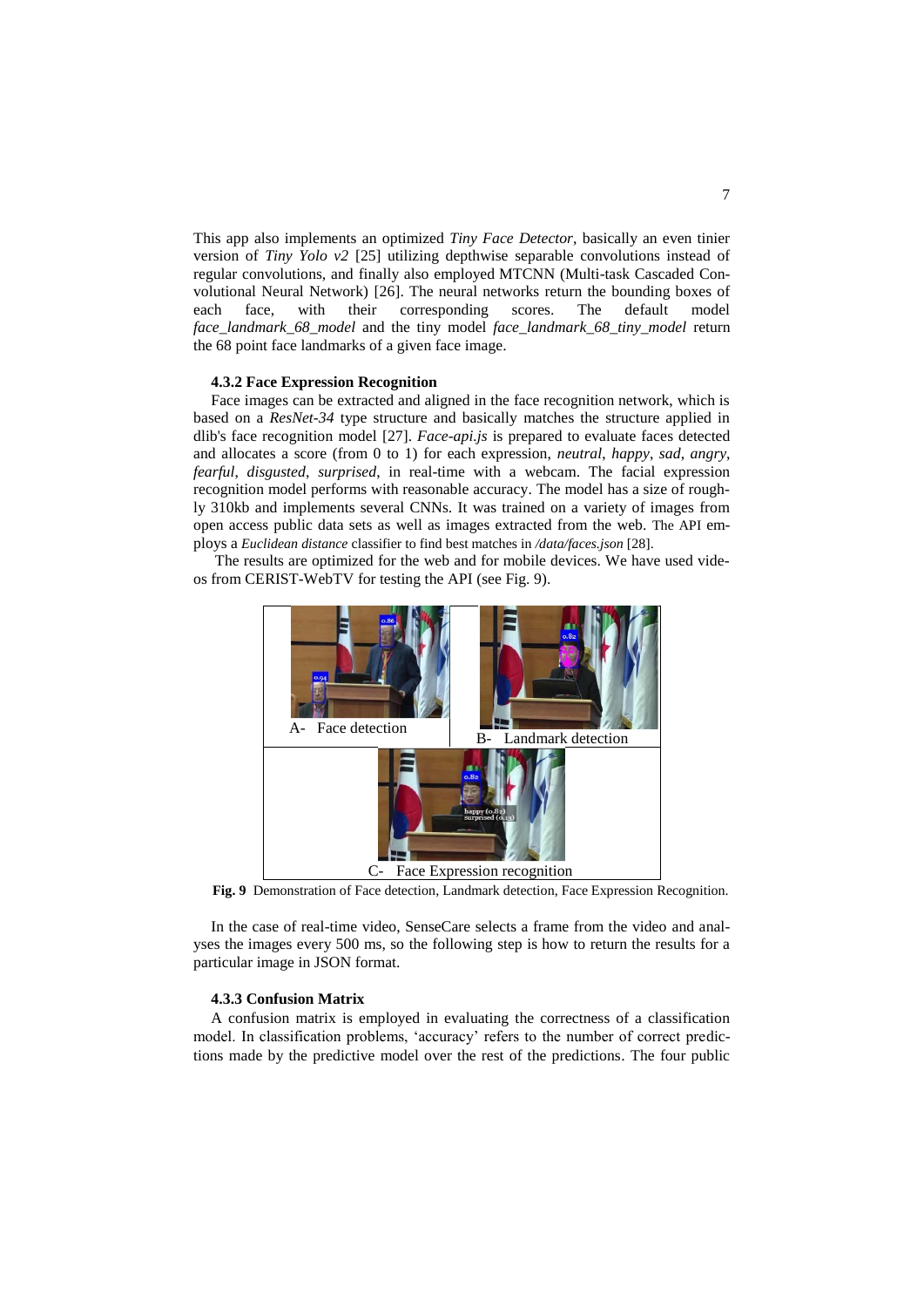face expression databases are CK+, Oulu-CASIA, TFD, and SFEW [30]. CK+ (Extended Cohn-Kanade dataset) consists of 529 videos from 123 subjects, 327 of them annotated with eight expression labels.



**Predicted Label** 

**Fig. 10** Confusion Matrix of CK+ for the Eight Classes problem. (darker color = higher accuracy) [16].

Experiential results of the confusion matrix for face expression recognition in videos are shown in Fig. 10.

'Accuracy' refers to the number of correct predictions made by the predictive model over the rest of the predictions. Accuracy is used when the target variable classes in the data are nearly balanced, but is not used if the target variables in the data are the majority of one class.  $(TPD + TNN)$ 

$$
Accuracy = \frac{(1P + 1N)}{(TP + TN + FP + FN)}
$$
  
FP-True Decitive TN-True N

TR=True Positive, TN=True Negative, FP= False Positive, FN= False Negative.

#### **4.4 Emotion Visualization**

There are two ways of representing affective states in video content: (1) discrete affective categories, and (2) continuous affective dimensions.

#### **4.4.1 Implementing the Affective Model**

Dimensional models of emotion attempt to visualize human emotions by determining where they are located in 2 or 3 dimensions. Most dimensional models include *valence* and *arousal* or *intensity* dimensions. For example, The *Circumplex model* of affect [30] defines two dimensions, *pleasure* and *arousal*, whilst the PAD (Pleasure-Arousal-Dominance) [31] emotional state model uses 3. *PAD space*: Pleasure-Arousal-Dominance is a psychological model proposed by Albert Mehrabian. The PAD model is employed in describing and measuring emotional states. It's one of the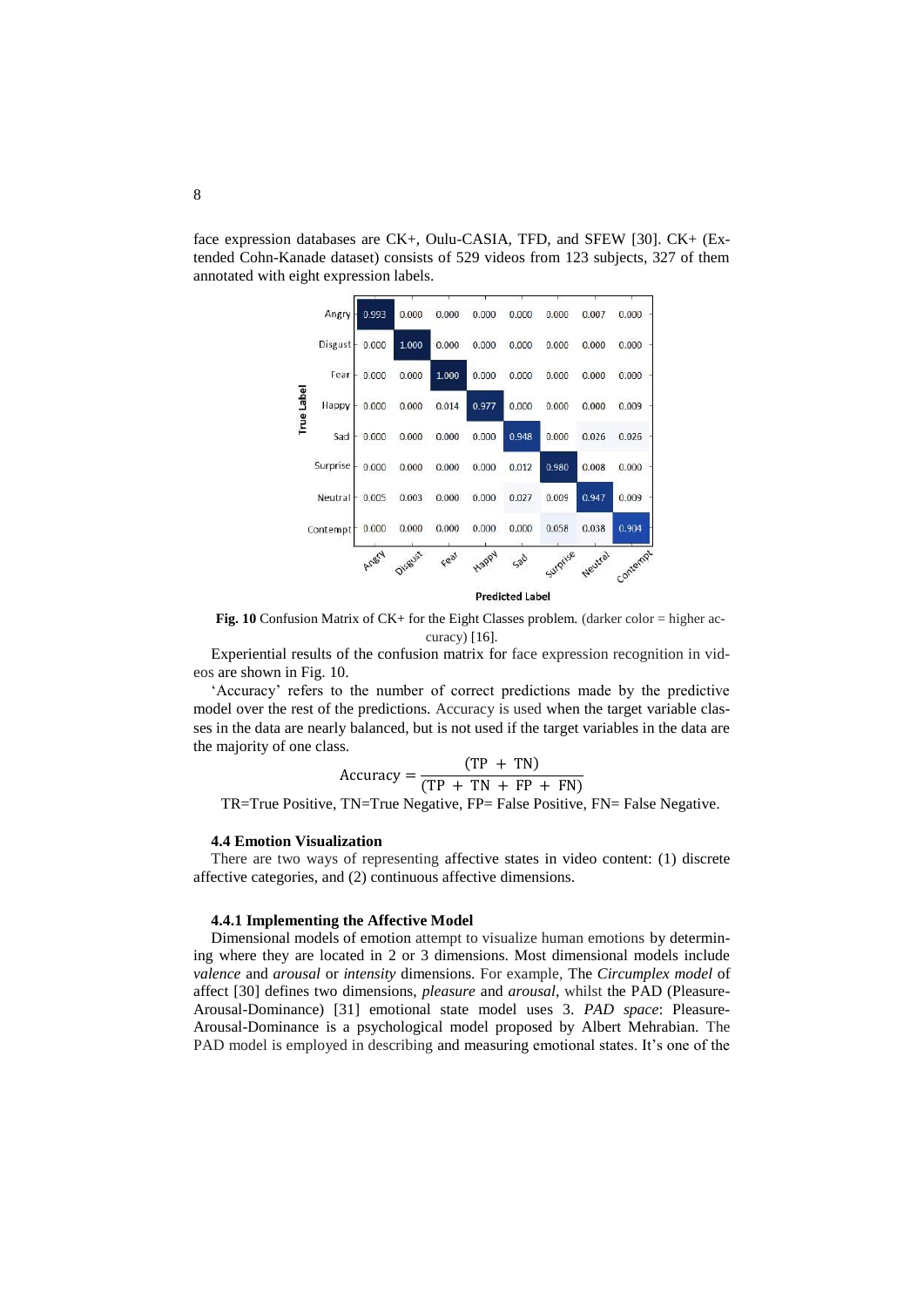3D models that that has gained popularity in affective computing. The PAD model allows us to differentiate anger (positive dominance) from fear (negative dominance). As shown in Fig.11, dimensions (PAD-axes) are:

- Pleasure / Valence (P)
- Arousal (A)
- Dominance (D)

*DES* denotes Default Emotional State, *Ei*, Emotions, and *ES(t),* Emotional State. The following labels describe the resulting octants of the PAD model:

(+P+A+D) *Exuberant*, (-P-A-D) *Bored*, (+P-A+D) *Relaxed*, (-P+A-D) *Anxious*, (+P+A-D) *Dependent*, (-P-A+D) *Disdainful*, (+P-A-D) *Docile*, (-P+A+D) *Hostile*.



**Fig. 11** Exploration of emotions in PAD model space [32]

Intensity of Emotional State (ESi) is defined as follows: ESi = ||ES||, if ESi ∈ [0.0, 0.57], *Slightly* ESi ∈ [0.57, 1.015], *Moderate* ESi ∈ [1.015, 1.73], *Highly* Emotional data is mapped in PAD space and takes the following form: Visualization space  $=$  {PAD positions (XYZ-axes), Val, color of emotion}. Val=% emotion prediction.

Building interactive visualizations using WebVR and NodeJS technologies [33] allows synchronous or real-time communication in the web application.

Fig.12 shows how the Websocket operates in SenseCare, including user do action change position or rotation, socket emit action (socket emit), the server NodeJS received data, and sends (socket on) to update information for all users connected in this space.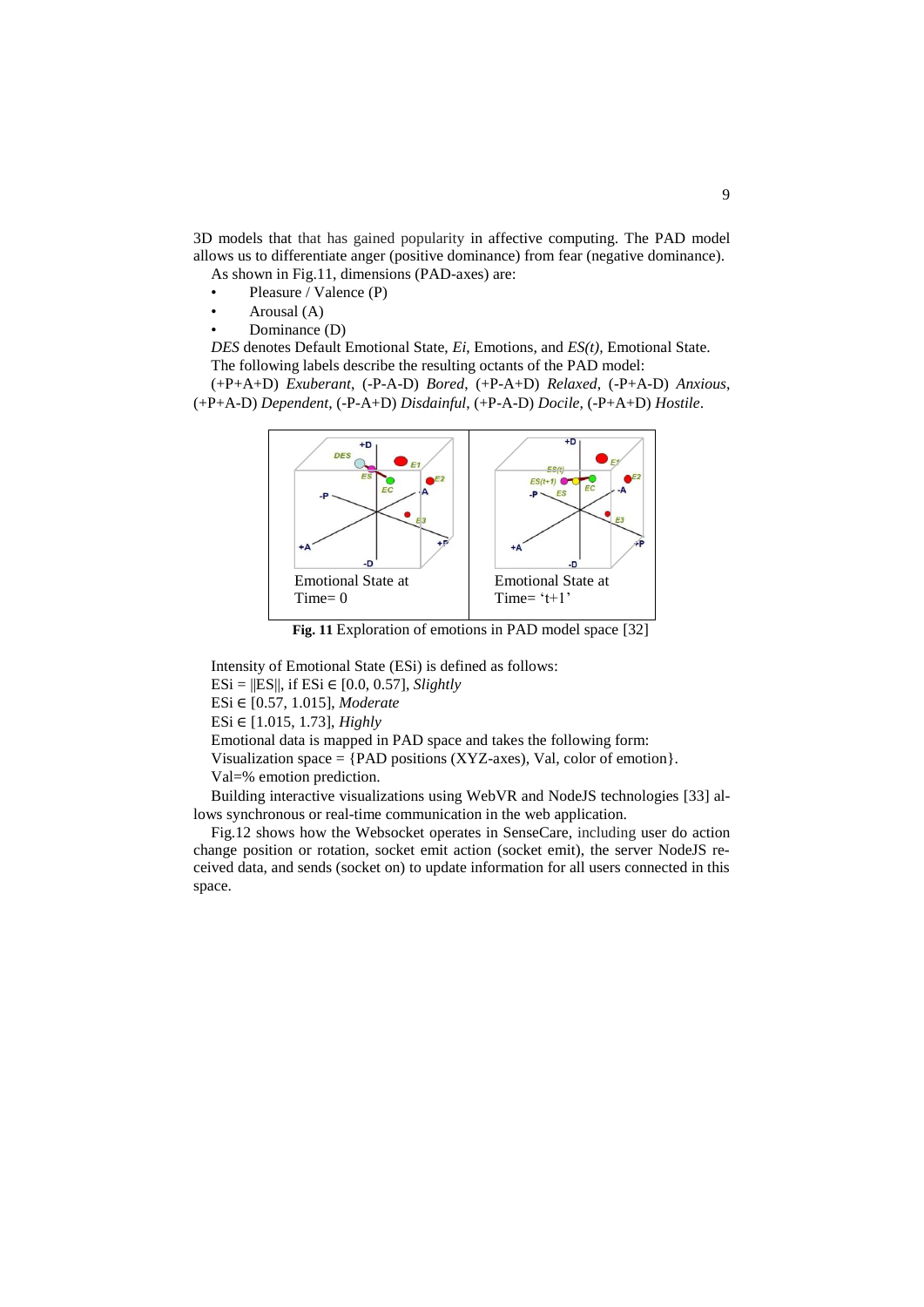

**Fig. 12** Real-time collaborative data communication and visualization

Instability 16 15  $14$  $13$  $12$ J, 11  $10$ Dominance  $\overline{9}$ 8 . 7 6 5 4  $\cdot$ <sub>3</sub>  $\overline{2}$  $\overline{c}$ Valence Arousal

Fig. 13 shows simulation of emotion dynamics in the PAD model space:

**Fig. 13** Simulation of PAD annotation distributions of video facial expression analysis

# **4.5 AI2VIS4BigData model**

Processing large data streams from video recordings (in real-time and offline) to be visualized fits with the AI2VIS4BigData reference model (see Fig. 14). AI2VIS4BigData model [34] is based on AI transparency, explanation, and data privacy. It is also based on the life cycle of the AIGO AI system [35] and the reference model IVIS4BigData [2] of Bornschlegl for the analysis and visualization of Big Data.

10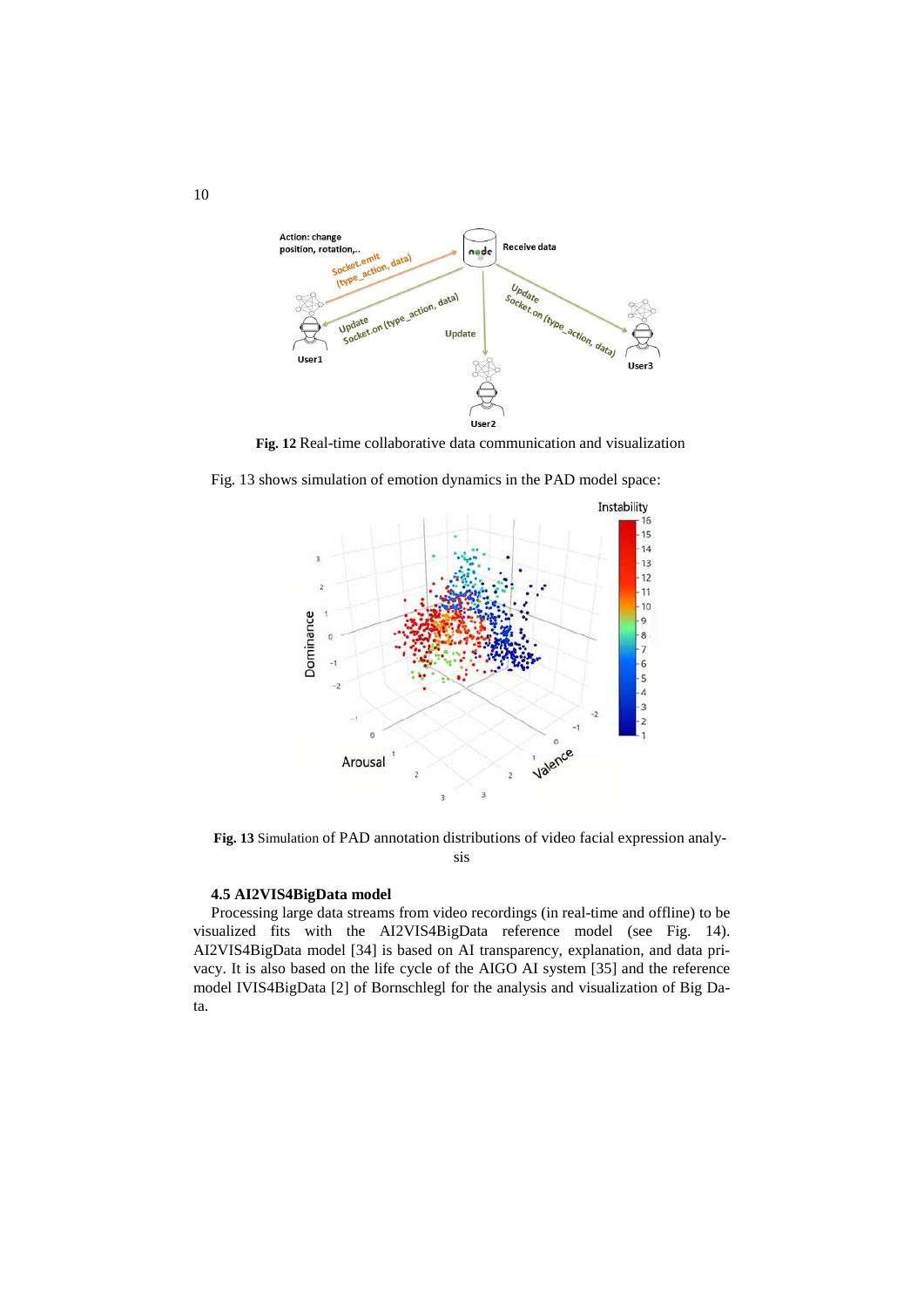

 $A = Model$  Designer,  $B = Domain$  Expert,  $C = Model$  Deployment Engineer,  $D = Model$ Operator (MLOps),  $E =$  Model Governance Officer,  $F =$  Model End User. **Fig. 14** AI2VIS4BigData: A reference model for AI supporting Big Data analysis [34].

All the elements of the AI2VIS4BigData model such as AI models, user stereotypes, and data management are relevant to our visualization approach.

# **5 Conclusion and future work**

In order to develop major advances in emotion analysis, there must be adequate techniques for combining and analyzing complex signals. This research explores two architectures for the *Emotional Monitoring Scenario*, for processing video of a dementia patient recorded at home. Existing techniques for video face expression recognition employing CNNs and classifiers are detailed, including the exploration of emotional states using *PAD Space* model. Future work includes:

- a- Finding solutions to manage and store (streaming & offline) video analysis results in the cloud (format JSON, CSV, XML, Databases).
- b- Developing a web tool for visualization of emotional states and possibly including collaborative visualization.
- c- Testing the SenseCare prototype in a live setting with live patients.

Future improvements will include new visual representations, views, and the collection of additional types of data such as eye-movement monitoring.

Our primary challenge is to develop a cloud-based affective computing system capable of processing and fusing multiple sensory data streams to provide cognitive and emotional intelligence for AI connected healthcare systems employing sensory and machine learning technologies, in order to augment patient well-being with more effective treatment across multiple medical domains.

#### **Acknowledgements**

This research has been developed in the context of the SenseCare project. SenseCare has received funding from the European Union's H2020 Programme under grant agreement No 690862. However, this paper reflects only the authors' views and the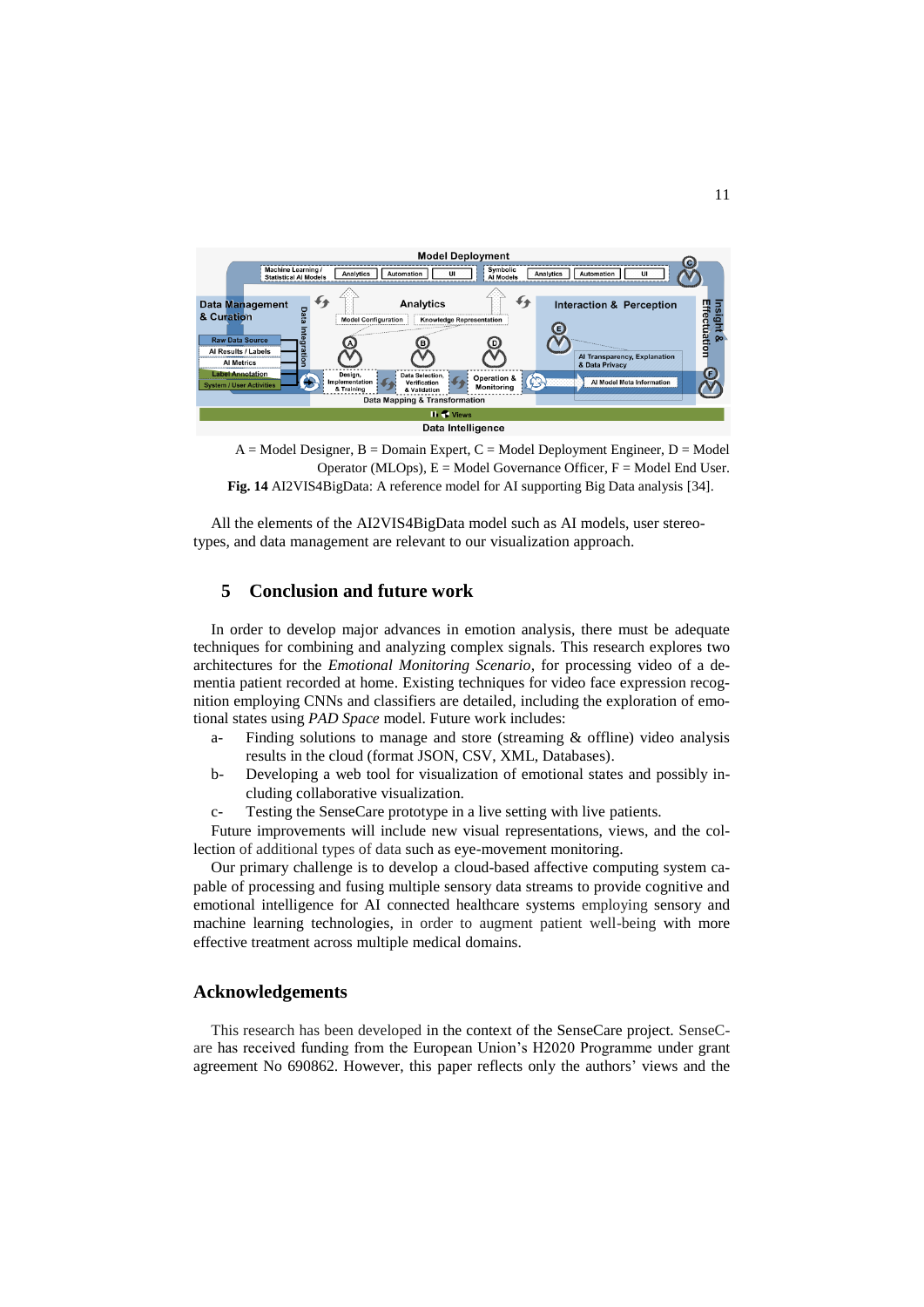European Commission is not responsible for any use that may be made of the information it contains.

## **References**

- 1. Engel, F., Bond, R., Keary, A., Mulvenna, M., Walsh, P., Hiuru, Z., Kowohl, U.,Hemmje, M.L.: Sensecare: Towards an experimental platform for home-based, visualisation of emotional states of people with dementia. Computer Science, Springer, 2016 (Engel, et al., 2016).
- 2. M. X. Bornschlegl, K. Berwind,M. Kaufmann, F. C. Engel, P.Walsh, M. L. Hemmje,and R. Riestra, "IVIS4BigData: A reference model for advanced visual interfaces supporting big data analysis in virtual research environments", Lecture Notes in Computer Science (including subseries Lecture Notes in Artificial Intelligence and Lecture Notes in Bioinformatics), vol. 10084 LNCS, pp. 1-18, 2016.
- 3. Goleman, D. (1995). Emotional intelligence. Bantam Books, Inc.
- 4. R. R. Bond, H. Zheng, H. Wang, M. D. Mulvenna, P. McAllister, K. Delaney , P. Walsh, A. Keary, R. Riestra and S. Guaylupo, "SenseCare: using affective computing to manage and care for the emotional wellbeing of older people," in eHealth 360°, vol. 181, K. Giokas, B.Laszlo and F. Hopfgartner, Eds., Springer, 2017, pp. 352-356.
- 5. Machine Intelligence and Signal Processing, Ebook, Proceedings of International Conference, Springer, Singapore, MISP 2019, ISBN 978-981-13-0923-6.
- 6. R. A. Minhas, A. Javed, A. Irtaza, M. T. Mahmood, and Y. B. Joo, ''Shot classification of field sports videos using alexnet convolutional neural network,'' Appl. Sci., vol. 9, no. 3, p. 483, 2019.
- 7. K. Simonyan and A. Zisserman. Very deep convolutional networks for large-scale image recognition. In ICLR, 2015.
- 8. Brownlee, J. Deep Learning for Computer Vision: Image Classification, Object Detection, and Face Recognition in Python; Machine Learning Mastery, Vermont, Australia, 2019.
- 9. LIM, Y. K., LIAO, Z., PETRIDIS, S., AND PANTIC, M. Transfer learning for action unit recognition. CoRR abs/1807.07556 (2018).
- 10. Kaiming He, Xiangyu Zhang, Shaoqing Ren, and Jian Sun. Deep residual learning for image recognition. In Proceedings of the IEEE Conference on Computer Vision and Pattern Recognition, pages 770–778, 2016.
- 11. Byoungjun Kim and Joonwhoan Lee, "A Deep-Learning Based Model for EmotionalEvaluation of Video Clips",International Journal of Fuzzy Logic and Intelligent Systems. Vol. 18, No. 4, December 2018, pp. 245-253.
- 12. Turabzadeh, S.; Meng, H.; Swash, R.M.; Pleva, M.; Juhar, J. Facial Expression Emotion Detection for Real-Time Embedded Systems. Technologies 2018, 6, 17.
- 13. Bahreini, K., van der Vegt, W. & Westera, W. A fuzzy logic approach to reliable real-time recognition of facial emotions. Multimed Tools Appl 78, 18943–18966 (2019).
- 14. Guérin-Dugué A, Roy RN, Kristensen E, Rivet B, Vercueil L and Tcherkassof A (2018) Temporal Dynamics of Natural Static Emotional Facial Expressions Decoding: A Study Using Event- and Eye Fixation-Related. Potentials. Front. Psychol. 9:1190.doi: 10.3389/fpsyg.2018.01190
- 15. "Long short-term memory". Neural Computation. 9 (8): 1735–1780. doi:10.1162/neco.1997.9.8.1735. PMID 9377276.
- 16. Ding,H , Zhou,SK, Chellappa, R:'FaceNet2ExpNet: Regularizing a Deep Face Recognition Net for Expression Recognition' In 12th IEEE International Conference on Automatic Face and Gesture Recognition, pp.118-126(2017)